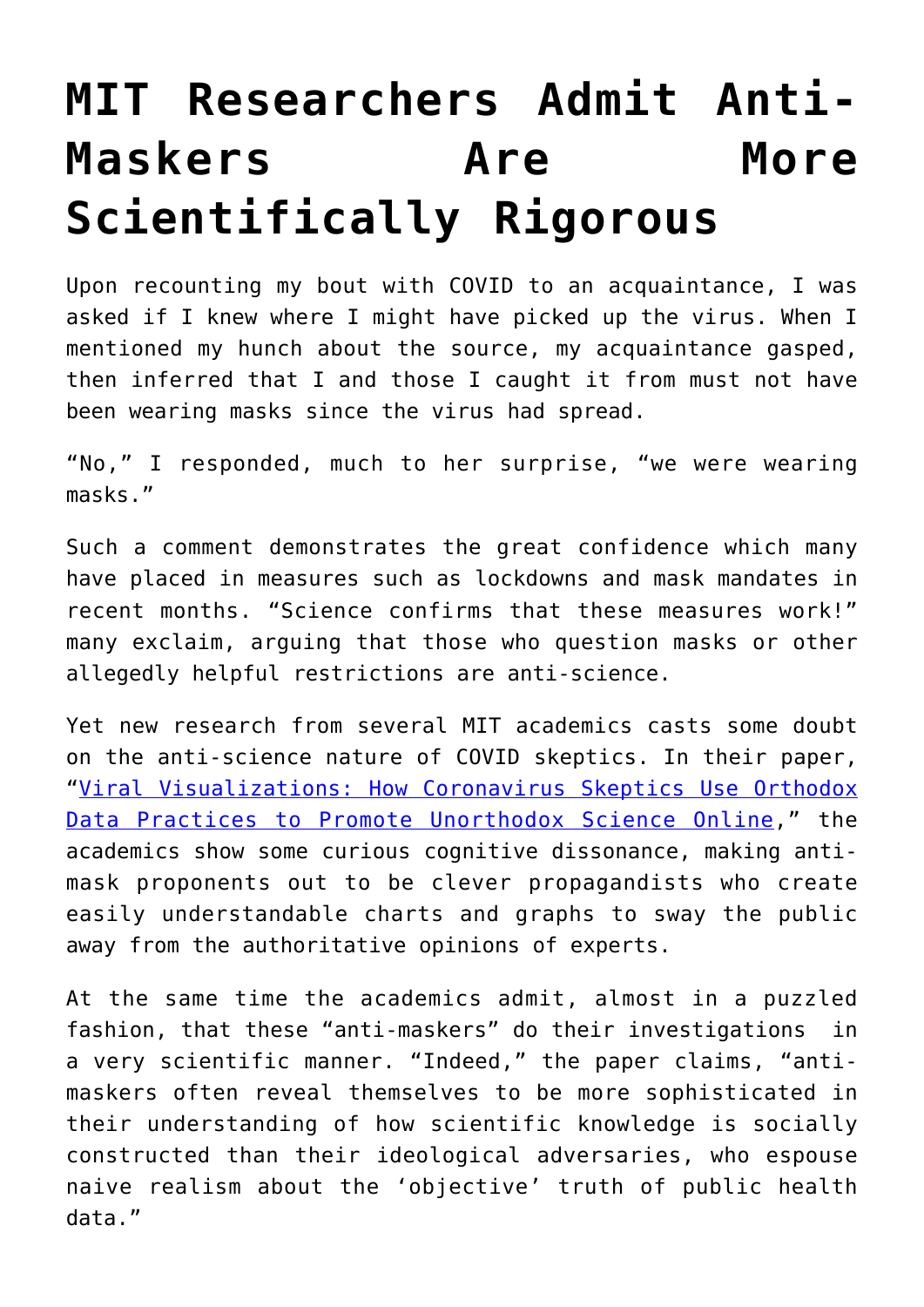The MIT academics go on to admit that those opposed to masks are not afraid to get down and dirty in looking at statistics, nor are they afraid to increasingly question the media and government authorities, a trait MIT researchers call "a weaponization of critical thinking." Even more surprising is the revelation that anti-maskers' "approach to the pandemic is grounded in a *more* scientific rigor, not less."

People can bicker all day long about which side is right on this issue, but in this instance, these straightforward, honest comments from the MIT researchers should give us pause. They are clearly opposed to the ideas of the anti-maskers, yet they can't help but begrudgingly respect the scientific methods of their opponents.

So how do we cut through the obvious politics of this issue and discern between science and propaganda? American philosopher James Burnham offered some insight into this question in his 1941 book, *[The Managerial Revolution](https://archive.org/details/in.ernet.dli.2015.46583)*, writing:

*The aim of propaganda is to persuade people to accept certain ideas or feelings or attitudes. The aim of science is to discover the truth about the world. The propagandistic aim is usually best served by being thoroughly one-sided, by presenting only what is favorable to your case and suppressing all that might weaken it and bolster your opponent.*

One could say that both the anti-maskers and the MIT researchers are engaging in propaganda, anxious to present only evidence favorable to their side. But in another sense, one could argue that they are only parroting the narrative promoted by the mainstream media and our politicians, while anti-maskers are actually approaching the data critically.

Burnham expands upon this thought by noting, "In the case of any hypothesis which is under consideration, science, in contrast to propaganda, is always anxious to present all the